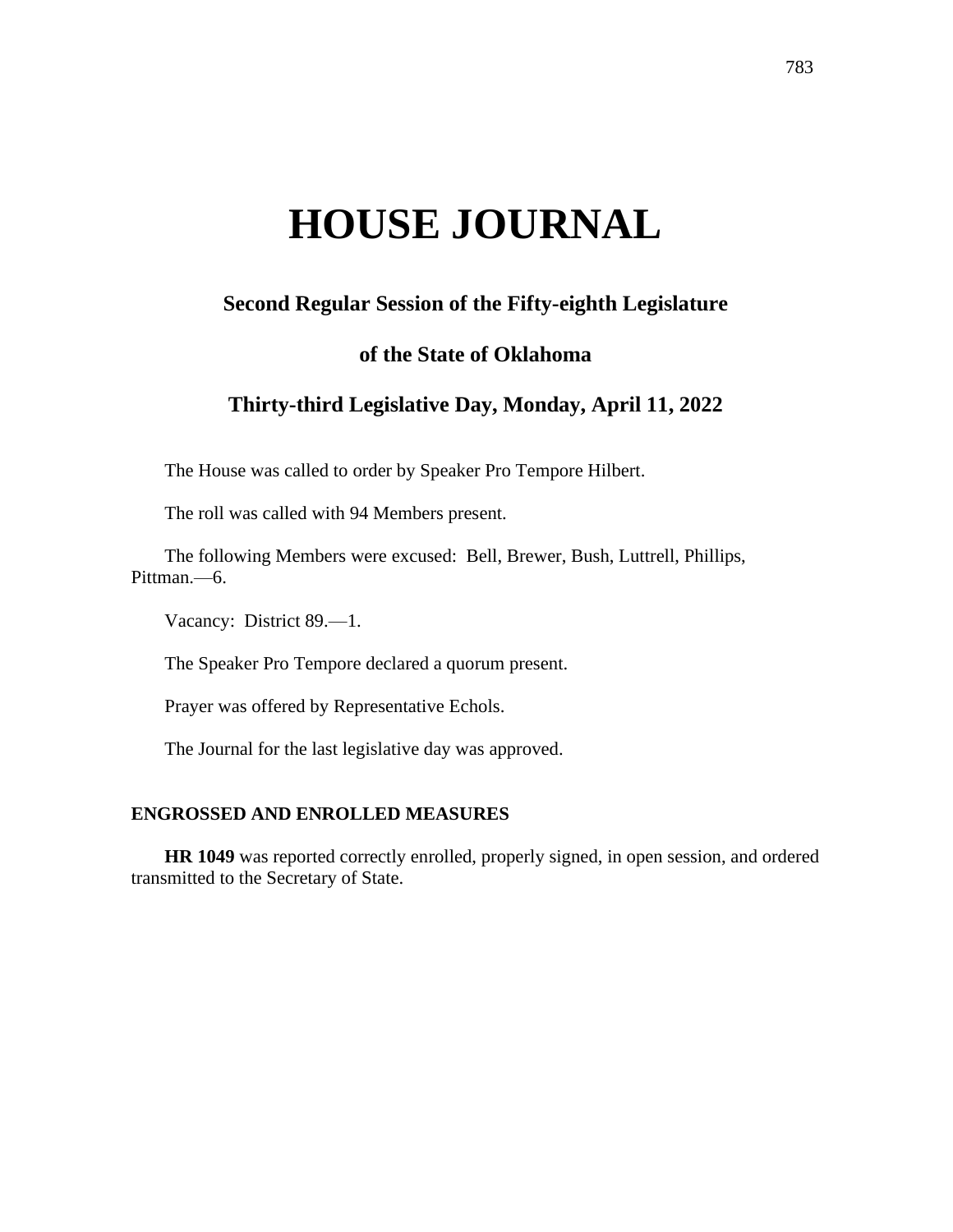## **MEASURES REASSIGNED**

The following measures were reassigned:

**SB 573** − Withdrawn from Calendar, referred to Rules.

**SB 897** − Withdrawn from Appropriations and Budget and referred to Banking, Financial Services and Pensions.

**SB 1384** − Withdrawn from Administrative Rules and referred to Government Modernization and Efficiency.

**SB 1725** − Withdrawn from Administrative Rules and referred to Rules.

#### **GENERAL ORDER**

**SB 968** by Haste et al. of the Senate and Dills of the House was read and considered.

Coauthored by Representative(s) Provenzano

Representative Dills moved that **SB 968** be advanced from General Order, which motion was declared adopted.

#### **THIRD READING**

**SB 968** was read at length for the third time. On passage of the measure, the roll call was as follows:

Aye: Baker, Bashore, Blancett, Boatman, Burns, Caldwell (Chad), Caldwell (Trey), Conley, Cornwell, Crosswhite Hader, Davis, Dempsey, Dills, Dobrinski, Dollens, Echols, Fetgatter, Ford, Frix, Fugate, Gann, Grego, Hardin (David), Hardin (Tommy), Hasenbeck, Hilbert, Hill, Humphrey, Johns, Kendrix, Kerbs, Lepak, Lowe (Dick), Manger, Marti, Martinez, May, McBride, McEntire, Miller, Moore, Newton, Nichols, Nollan, O'Donnell, Olsen, Pae, Patzkowsky, Pfeiffer, Provenzano, Randleman, Ranson, Roberts (Dustin), Roberts (Eric), Roberts (Sean), Rosecrants, Russ, Sims, Smith, Sneed, Stark, Steagall, Stearman, Sterling, Stinson, Strom, Talley, Townley, Vancuren, Waldron, West (Kevin), West (Rick), West (Tammy), Williams, Wolfley, Worthen, Mr. Speaker.--77.

Nay: Bennett, Goodwin, Lowe (Jason), Munson, Turner, Virgin, Walke.--7.

Excused: Bell, Boles, Brewer, Bush, Culver, Kannady, Lawson, Luttrell, McDugle, Mize, Osburn, Phillips, Pittman, Roe, Wallace, West (Josh).--16.

Vacancy: District 89.--1.

The measure passed.

The Presiding Officer signed, in open session, Engrossed **SB 968** and ordered same returned to the Honorable Senate.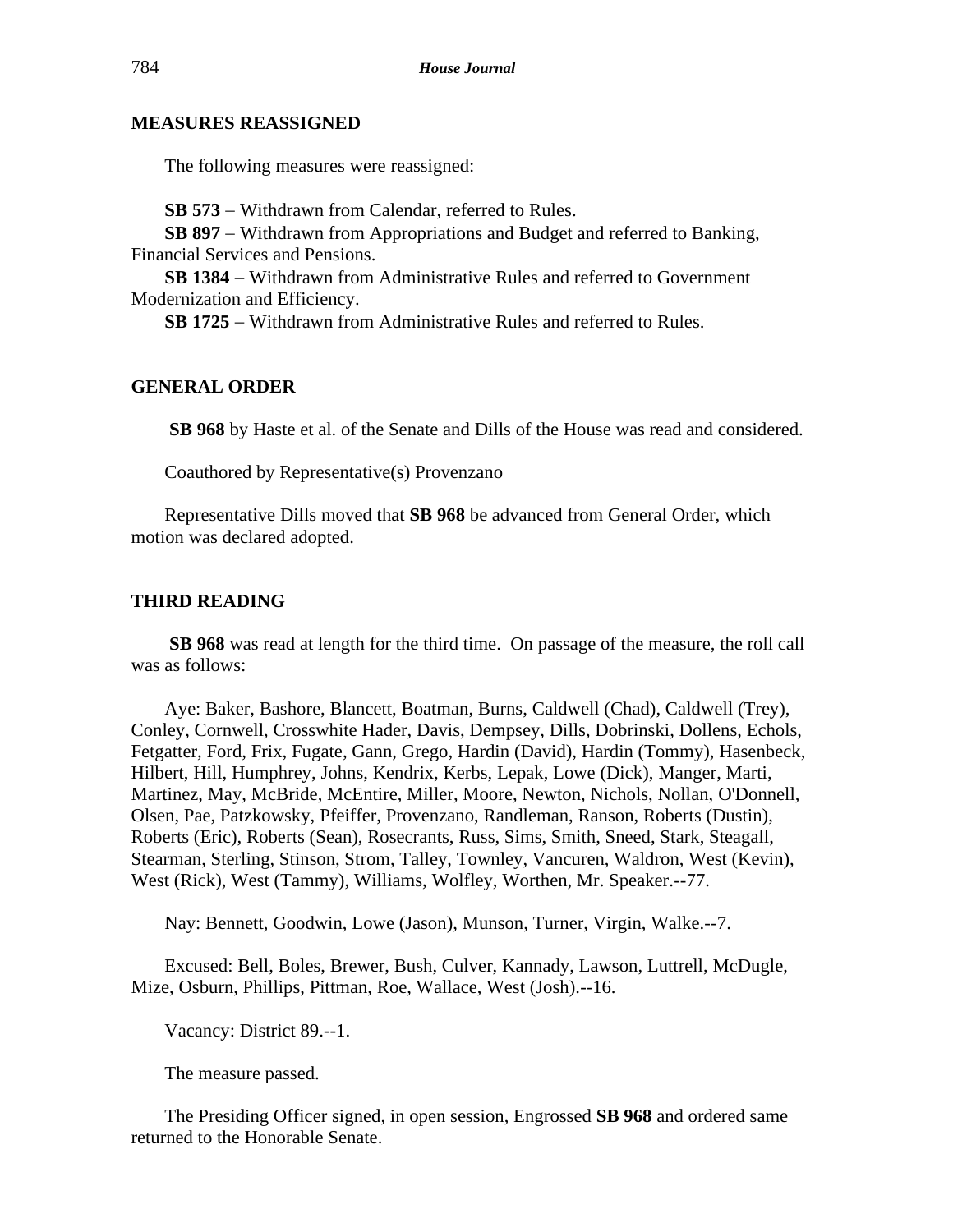#### **MESSAGES FROM THE SENATE**

Announcing the passage of **SCR 24**. The measure was introduced and read.

**SCR 24** − By Hicks and Stanley of the Senate and Bush and Munson of the House. A Concurrent Resolution designating April 7, 2022, as ACEs and PACEs Awareness Day in Oklahoma, in conjunction with Child Abuse Prevention Month, to highlight the impact of trauma and the importance of prevention and community resilience through trauma-informed care.

#### **RETURNED TO SENATE**

The Presiding Officer signed, in open session, Engrossed **SB 903** and ordered same returned to the Honorable Senate.

#### **RESOLUTIONS**

The following was introduced and read:

**HR 1057** − By Kerbs.

A Resolution designating April 12, 2022, as the 23rd Annual 4-H Day at the Capitol.

#### **CHANGE IN AUTHORSHIP**

The following measure had a change in principal House author:

**SB 1621 -** Remove Representative Caldwell (Chad) as principal House author and substitute with Representative Dills

#### **COMMITTEE REPORTS**

The following were reported by the committees named, ordered printed and placed on the Calendar unless otherwise indicated:

DO PASS:

**SB 176** − Appropriations and Budget **SB 258** − Appropriations and Budget **SB 1339** − Appropriations and Budget **SB 1461** − Appropriations and Budget **SB 1685** − Appropriations and Budget **SB 1781** − Appropriations and Budget